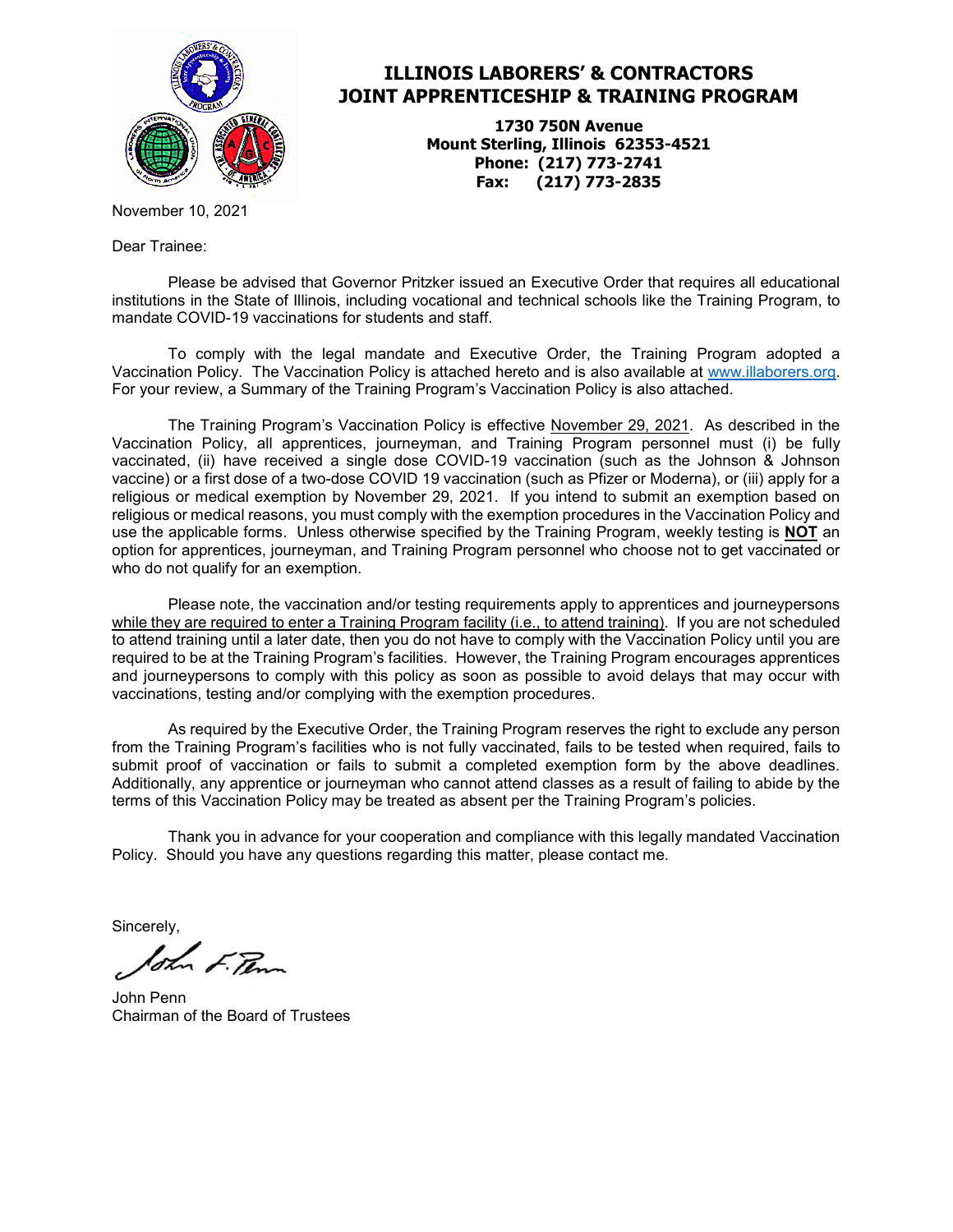

# **Summary of Vaccination Policy**

The Illinois Laborers' and Contractors Joint Apprenticeship & Training Program ("Training Program") adopted a Vaccination Policy to comply with Governor Pritzker's Executive Order that applies training programs.

As described below, all apprentices, journeypersons, and Training Program personnel who enter the Training Program's facilities **must either be fully vaccinated or be exempt from the vaccination requirement pursuant to the religious or medical exemptions.**

The following is a brief description of the Vaccination Policy:

- Effective November 29, 2021, **all apprentices, journeyman, and personnel** who work or enter at any Training Program facility **will be required to show proof of:**
	- o **Being fully vaccinated;**
	- o **You have received a single dose COVID-19 vaccination (such as the Johnson & Johnson vaccine) or a first dose of a two-dose COVID 19 vaccination (such as Pfizer or Moderna); or**
	- o **A Religious or Medical Exemption to the vaccination requirement.**
- You are considered to be "fully" vaccinated (i) two (2) weeks after your second dose in a 2-dose series, such as the Pfizer or Moderna vaccines, or (ii) two (2) weeks after a single-dose vaccine, such as Johnson & Johnson's vaccine.
- You must provide proof of vaccination status to be considered "fully" vaccinated or to be eligible for testing pending becoming "fully" vaccinated.
- If you submit an exemption request and your request is approved or if you are not "fully" vaccinated because of the two-week waiting period or you require another dose, then you will be subject to the weekly testing requirement (i.e., you must provide a negative COVID-19 test within 72 hours of the date that you are required to be at the Training Program's facility). To be eligible for weekly testing until you are "fully" vaccinated, you must also receive the second dose in two-dose vaccination series within the thirty (30) days following the first dose. For persons attending weekly training, a negative test (dated within 72 hours) must be provided every Wednesday.
- Unless otherwise specified, **only persons who have a religious or medical exemption may opt for weekly Covid-19 testing instead of providing proof of vaccination**.
- Apprentices, journeyman, and Training Program personnel who **do not comply** with the Training Program's Vaccination Policy **may not be allowed on the Training Program's property** and **may be disciplined** as described in the Vaccination Policy.
- Apprentices and/or journeypersons subject to the testing requirement are responsible for the costs associated with such weekly tests.
- Documentation regarding your vaccination status or, if applicable, whether you are exempt will be kept confidential as required by law.
- Face masks must be worn by all persons who enter the Training Program's indoor facilities.

This is a summary of the Training Program's Vaccination Policy. For all details, please review the Vaccination Policy.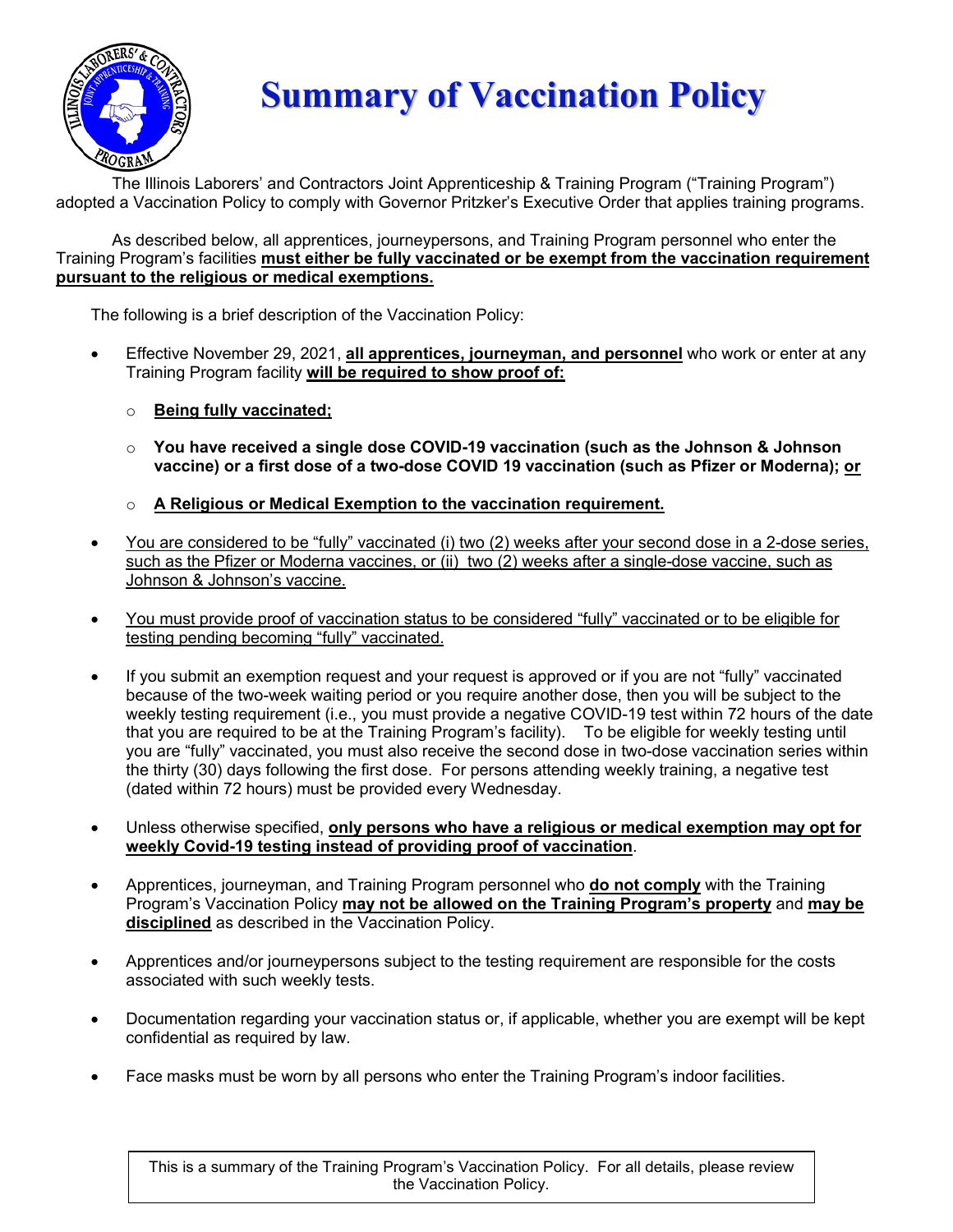# **ILLINOIS LABORERS' AND CONTRACTORS APPRENTICESHIP TRAINING TRUST FUND**

#### **VACCINATION POLICY**

**WHEREAS,** on August 26, 2021, Governor Pritzker promulgated Executive Order 2021-20;

**WHEREAS,** Executive Order 2021-20 contains vaccination requirements for Higher Education;

**WHEREAS,** Executive Order 2021-20 defines an "Institution of Higher Education" to include any "business, technical or vocational school, or other educational institution offering degrees, programs or instruction beyond the secondary school level."

**WHEREAS**, the Illinois Laborers' and Contractors Apprenticeship Training Trust Fund ("Training Program") is an "Institution of Higher Education" as described in the Executive Order.

**WHEREAS**, the Training Program has determined that the health, safety and welfare of the Training Program's employees and trainees, including apprentices and journeypersons, and the need to avoid an interruption of the Training Program's operations, necessitate adopting a vaccination policy incorporating the requirements set forth in Executive Order 2021-20.

**NOW THEREFORE**, the Board of Trustees for the Training Program hereby adopt the following Vaccination Policy regarding COVID-19 Vaccination Requirements to comply with Executive Order 2021-20 and protect the health, safety and welfare of the Training Program's employees and trainees.

#### **A. Vaccination Requirement**

All Training Program Personnel, Apprentices and Journeypersons must have, at a minimum, the (i) first dose of a two-dose COVID-19 vaccine series or a (ii) single-dose COVID-19 vaccine by November 29, 2021, and receive the second dose in a two-dose vaccination series within 30 days following administration of their first dose.

After November 29, 2021, all Training Program Personnel, Apprentices and Journeypersons who are not "fully vaccinated" must be tested consistent with the requirements of Section C below.

All Training Program Personnel, Apprentices and Journeypersons who refuse to receive a COVID-19 vaccination and fail to submit proof of vaccination or who fail to submit a completed exemption form by the timeframes outlined in this Policy will be subject to the consequences outlined in Section D. below.

#### **B. Proof of Vaccination**

To establish that they are fully vaccinated against COVID-19, Training Program Personnel, Apprentices, and Journeypersons must provide proof of full vaccination against COVID-19 to the Training Program.

A person is considered to be fully vaccinated (i) two (2) weeks after their second dose in a 2-dose series, such as the Pfizer or Moderna vaccines, or (ii) two (2) weeks after a single-dose vaccine, such as Johnson & Johnson's vaccine.

Proof of COVID-19 vaccination may be met by providing one of the following:

- 1) A CDC COVID-19 vaccination record card or photograph of the card;
- 2) Documentation of vaccination from a health care provider or electronic healthrecord; or
- 3) State immunization records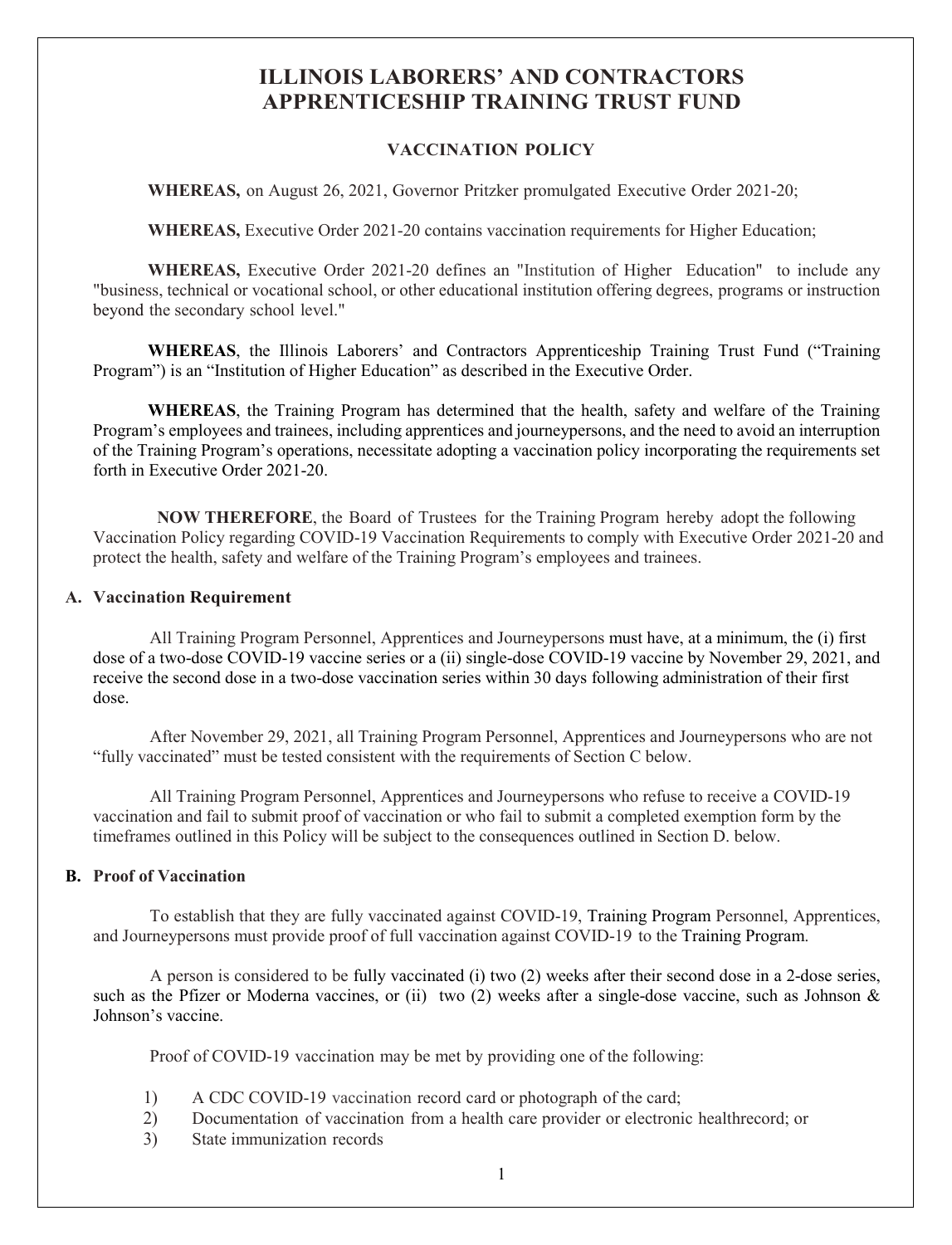#### **C. Testing**

Beginning November 29, 2021, to enter or work at any Training Program facility, all Training Program Personnel and all trainees, including apprentices and journeypersons who have not been fully vaccinated against COVID-19 shall undergo testing for COVID-19, until they establish that they are fully vaccinated against COVID-19.

Training Program Personnel, Apprentices, and Journeypersons who are exempt from the vaccination requirement under Section F must submit their exemption request by the date specified below and must provide weekly negative COVID-19 tests as specified in this policy.

Unless otherwise specified by the Training Program, weekly testing is only permitted as a transition option until Training Program Personnel, Apprentices, and Journeypersons become fully vaccinated by the deadline set forth in Section A above or qualify for an exemption. Weekly testing is **NOT** an option for Apprentices, Journeypersons, and Training Program Personnel who are not vaccinated by the timeframes in Section A above or who do not qualify for an exemption.

Notwithstanding the foregoing, the Training Program will accept proof of a negative test within 72 hours of the start of class for classes that are two days or less (*i.e., the Training Program will not require apprentices or trainees to submit an exemption request or otherwise comply with the vaccination requirement*).

Training Program Personnel, Apprentices, and Journeypersons who are not fully vaccinated against COVID-19 must be tested **weekly**. Unless otherwise specified, Training Program Personnel, Apprentices, and Journeypersons must provide a negative COVID-19 test by each **Wednesday** of every week. The test must have been conducted within 72 hours of the date it is submitted.

The weekly testing requirements stated above apply to apprentices and journeypersons while they are required to enter a Training Program facility (i.e., to attend training). The weekly testing requirements DO NOT apply during periods where apprentices and journeymen are not required to enter one of the Training Program's facilities. The testing requirements apply to all Training Program Personnel after the effective date of this policy.

*The JATC shall exclude any Apprentice, JATC Personnel and anyone else receiving training who are not fully vaccinated against COVID-19 from the premises unless they comply with the testing requirements specified in this section.*

All tests must be done using a test that either has Emergency Use Authorization by the FDA or be operating per the Laboratory Developed Test requirements by the U.S. Centers for Medicare and Medicaid Services. Tests that do not meet these standards cannot be accepted.

For information about testing locations, please refer to the Training Program's website.

#### **D. Violations of this Policy**

#### **Trainees**

Any Trainee who is excluded from entrance into the Training Program's facilities pursuant to this policy shall be treated as absent under the terms of the Training Program's attendance policy.

#### **Personnel**

Any Training Program Personnel who are excluded from entrance into the Training Program's facilities pursuant to this policy shall be treated as absent. Any and all vacation, personal, sick or other paid time off ("PTO") shall be used for each day of absence until all PTO is exhausted. Once the individual has exhausted all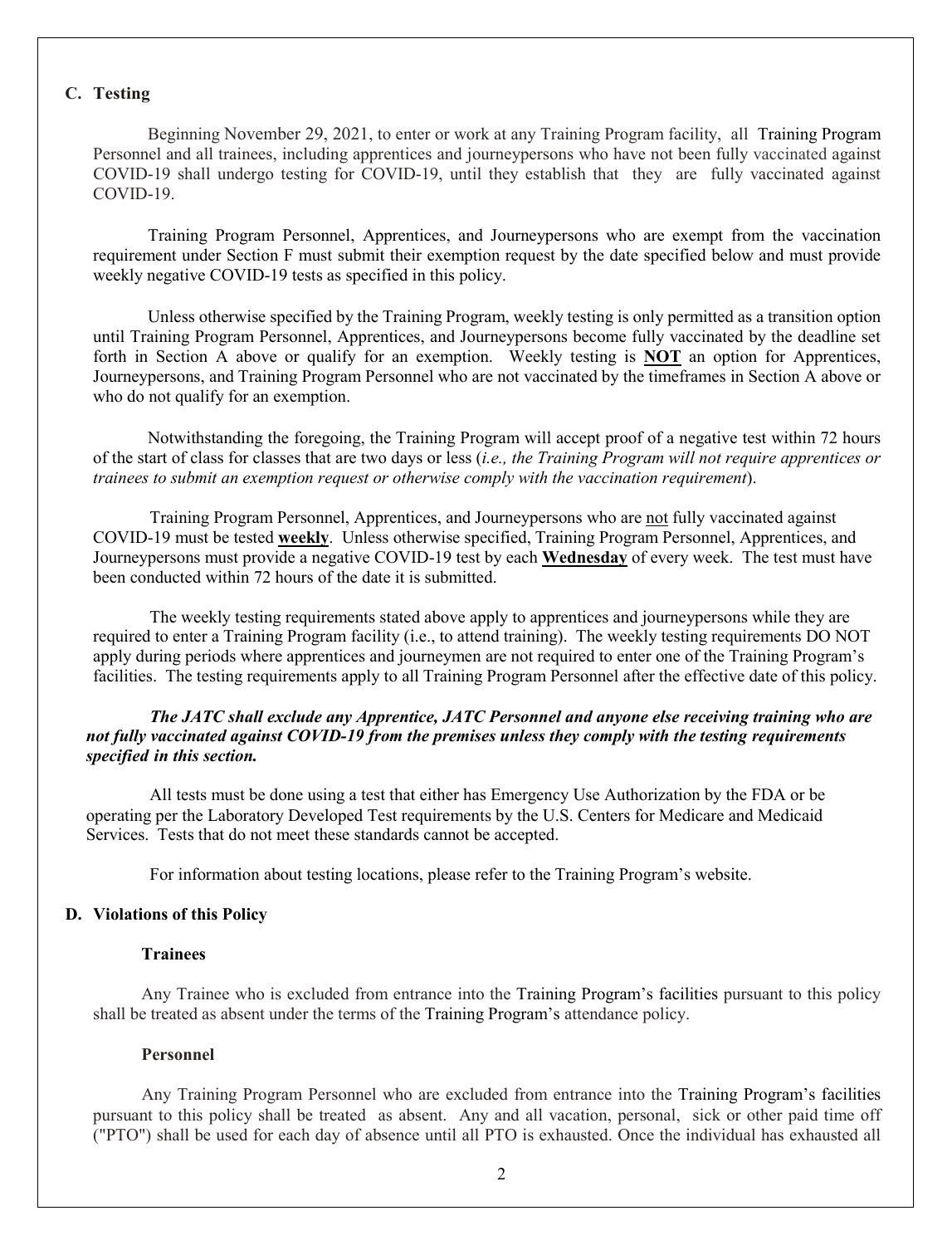available PTO, the individual will be treated as absent without leave and subject to discipline.

#### **E. Expenses and Wages/Salary**

#### **Apprentices/Journeypersons.**

The time spent by Apprentices and Journeypersons obtaining the vaccine and being tested as described in Section C and any cost incurred is not the responsibility of the Training Program.

#### **Training Program Personnel.**

Time spent by Training Program Personnel getting tested or receiving a vaccine, and expenses incurred will be covered by the Training Program to the extent required by law. Contact the Administrator for more information.

#### **F. Exemptions**

Individuals are exempt from the requirement to be fully vaccinated against COVID-19 if:

- 1) Vaccination is medically contraindicated, including any individual who is entitled to an accommodation under the Americans with Disabilities Act or any other law applicable to a disability-related reasonable accommodation; or
- 2) Vaccination would require the individual to violate or forgo a sincerely held religious belief, practice, or observance

Individuals who are exempt for the reason described above, must submit an exemption request as described in the Vaccination Exemption Procedures by November 29, 2021. If an individual is not required to be at the Training Program's facilities until a later date, then the individual is not required to submit an exemption request by November 29, 2021. However, the individual must submit the exemption request at least two weeks before he/she is scheduled to be at the Training Program's facilities.

Individuals exempt under these exemptions must provide weekly negative COVID-19 tests as described above.

### **G. Verification**

All verification of testing and vaccination shall be managed by the Training Program and/or its designee. All test and vaccination information shared with the Training Program per the executive order and the policy of the Training Program shall be confidential.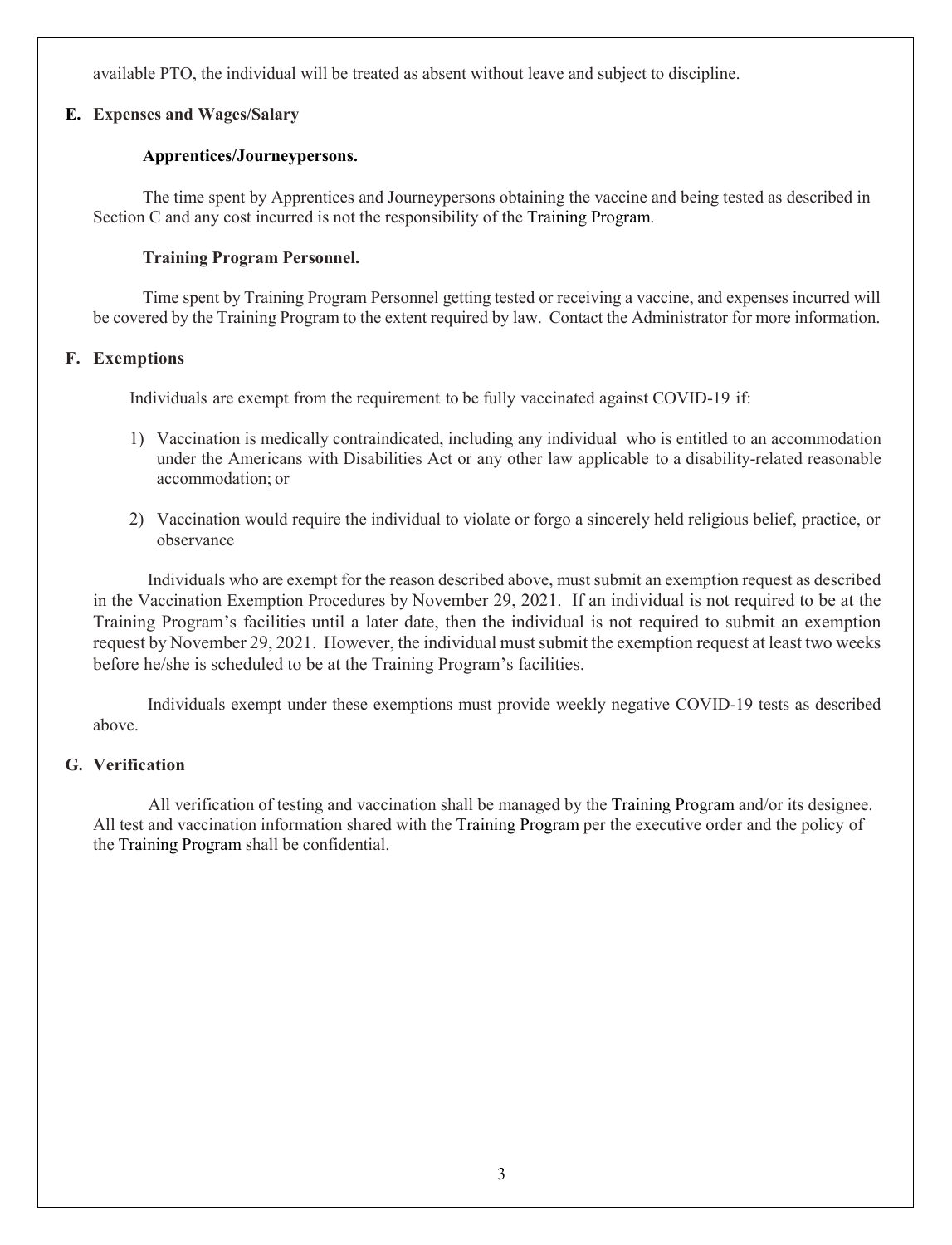# **VACCINATION EXEMPTION PROCEDURES**

# **Medical Exemption**

Medical Exemptions are available to individuals whose physician documents a verified medical reason to not receive the Covid-19 vaccine, such as diagnosis of one of the conditions the CDC considers a contraindication for the COVID-19 vaccination. Contraindications include a severe allergic reaction after a previous dose or to a component of the COVID-19 vaccine, or an immediate allergic reaction of any severity to a previous dose or a known (diagnosed) allergy to any component of the vaccine. Please keep in mind that the CDC recommends that individuals with most pre-existing conditions receive the vaccine to protect their health and safety. More information from the CDC is available at CDC.gov. To submit a request to be considered for a medical exemption, please fill out the attached form. Both you and your physician will need to complete and sign the appropriate sections.

# **Religious Exemption**

Religious Exemptions are available to individuals whose sincerely held religious beliefs and practices do not allow for Covid-19 vaccination. Please keep in mind that very few religious groups have tenets that oppose vaccination generally or the Covid-19 vaccination specifically. To submit a request to be considered for a religious objection, please fill out the attached form. You will need to complete and sign the appropriate sections.

# **Process for Review of Submitted Exemption Requests**

- Employees/trainees must submit the exemption form to Training Program's Administrator.
- Employees/trainees must provide a weekly negative COVID-19 test while their exemption request is pending.
- The Administrator or his/her designee will review the request and determine if additional information is required.
- If no information is required, the Administrator will make a decision regarding the request.
- The final decision will be communicated to the employee/apprentice within ten  $(10)$ calendar days of submission to the Training Program and receipt of all requested documentation.
- If an employee/apprentice wishes to request a reconsideration of a decision on an exemption request, a written request shall be addressed to the Training Program's Board of Trustees within five (5) working days of notification of the decision. The reconsideration request shall include the reasons that a reconsideration is being requested.
- After a complete review of the matter, a decision shall be made, and the employee/apprentice shall be notified. The Board of Trustees' decision on this recommendation shall constitute a final action by the Training Program on the exemption request.
- At the Training Program's discretion, the employee/apprentice is expected to continue working while their exemption request is pending.
- In the event of a denial, the employee/apprentice shall have seven (7) days from the date of the final decision to get their first dose of the vaccine and must be in full compliance with the policy within 35 days of the final decision.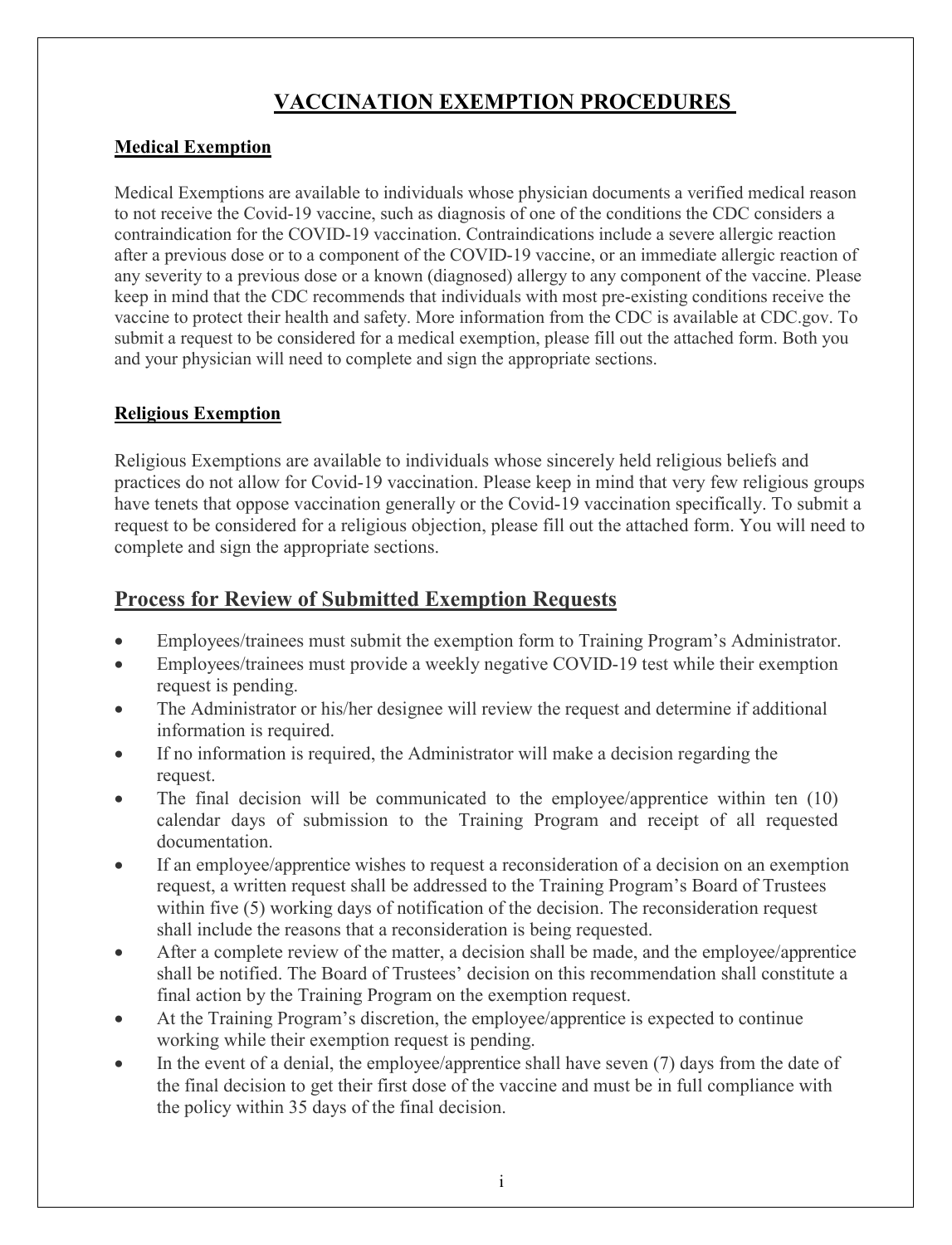# REQUEST FOR **RELIGIOUS EXEMPTION** FROM COVID-19 VACCINATION

If you request to be exempt from the Training Program's COVID-19 vaccination requirement for employees working in congregate settings because your sincerely-held religious beliefs or practices conflict with being vaccinated for COVID-19, please provide the following information:

# **Please print the following information:**

#### **Name:**

Please identify your religion and state the religious principles that guide your objection to immunization. Generally, this means a sincerely held set of moral convictions that arise from your belief in and relation to God, or which, though not so derived, arise from a place in your life parallel to that filled by God among individuals who adhere to religious faiths. Please include at a minimum the following information detailing why you are seeking this exemption: what tenet or belief your religion holds that prevents you from getting the Covid-19 vaccination; and whether you are opposed to all immunizations, and if not, the religious basis on which you object to COVID-19 immunizations. The more information and documentation you can provide, the better we will be able to evaluate your request. You may choose to identify the place of worship that you attend, the religious leader at that place of worship, and any religious references, websites, or articles that explain why vaccination is contrary to your religious beliefs. Please note that general philosophical reluctance to accept immunizations will not provide a sufficient basis for an exception to policy requirement. (You may attach additional written pages or other supporting materials if you so choose.)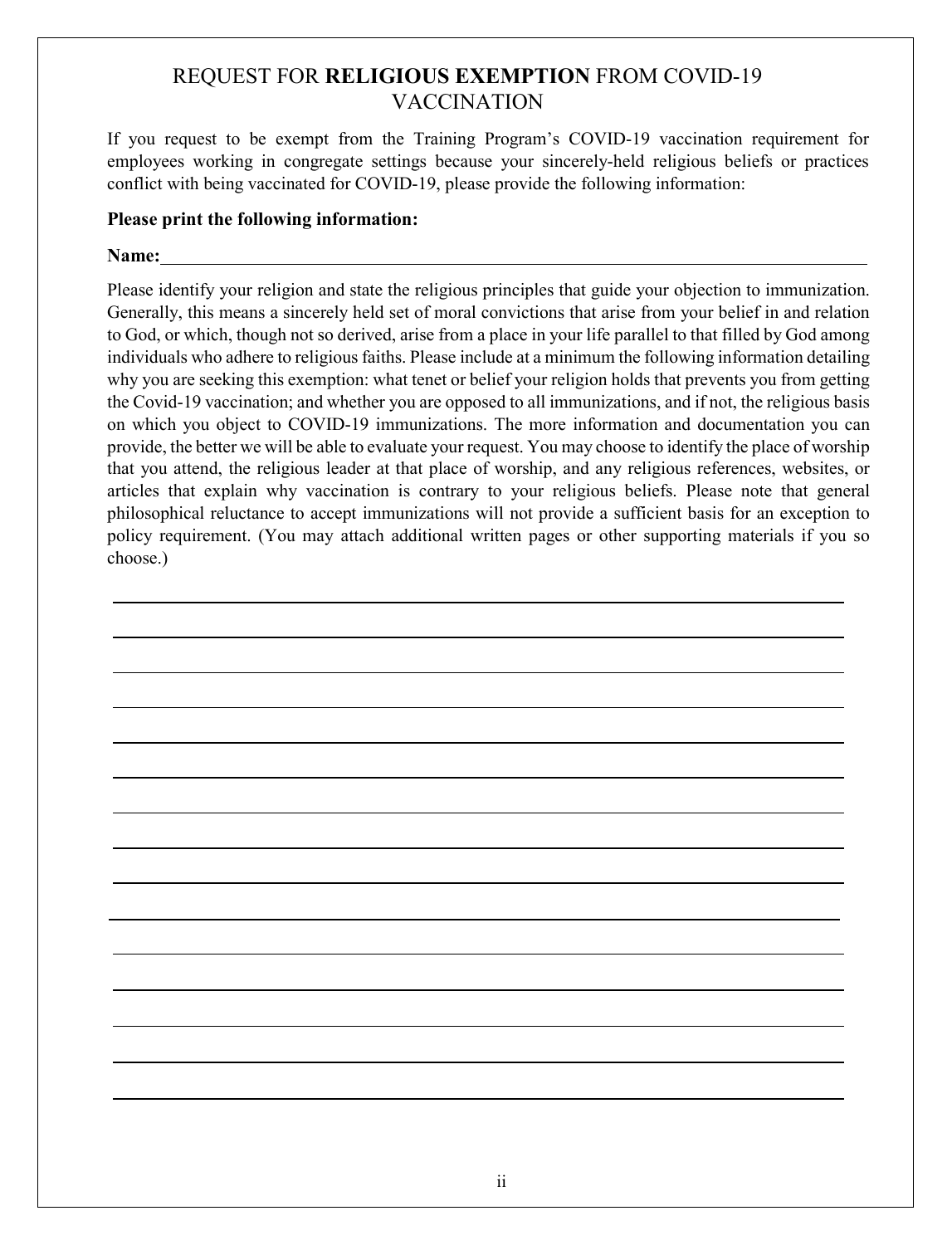# **Employee/Apprentice Acknowledgement/Verification**

I affirm that the above information I have provided is complete and accurate. I understand that, if granted an exemption, I must comply with the mitigation measures required of me by the Training Program. Such measures include but are not limited to: participating in periodic COVID-19 testing at a frequency determined by the Training Program, providing proof of COVID-19 testing, wearing face masks (including N95, KN95, and surgical masks) and maintaining certain physical distancing as determined by the Training Program. I understand that I may be required to curtail certain activities if the Training Program determines that participation of unvaccinated individuals presents an unreasonable risk to the Training Program. I understand that my request for an exemption may not be granted or may be modified or rescinded to minimize the risk to the Training Program. I understand that by not obtaining the approved COVID-19 vaccine, I may be at increased risk of acquiring the COVID-19 virus. I have been notified of the mandatory vaccination requirement as a condition of continued employment. However, I am declining the COVID-19 vaccination for the reason set forth in this request. I understand that by declining this vaccine, I continue to be at risk of acquiring COVID-19, a serious disease. I understand that any intentional misrepresentation contained in this request may result in disciplinary action up to and including discharge.

### **Signature**

**Date:**

**Print Name:** 

# **Confidentiality of Information Provided**

Requests for exemptions and any documents provided will be kept confidential and shared only with those employees who have a need to know.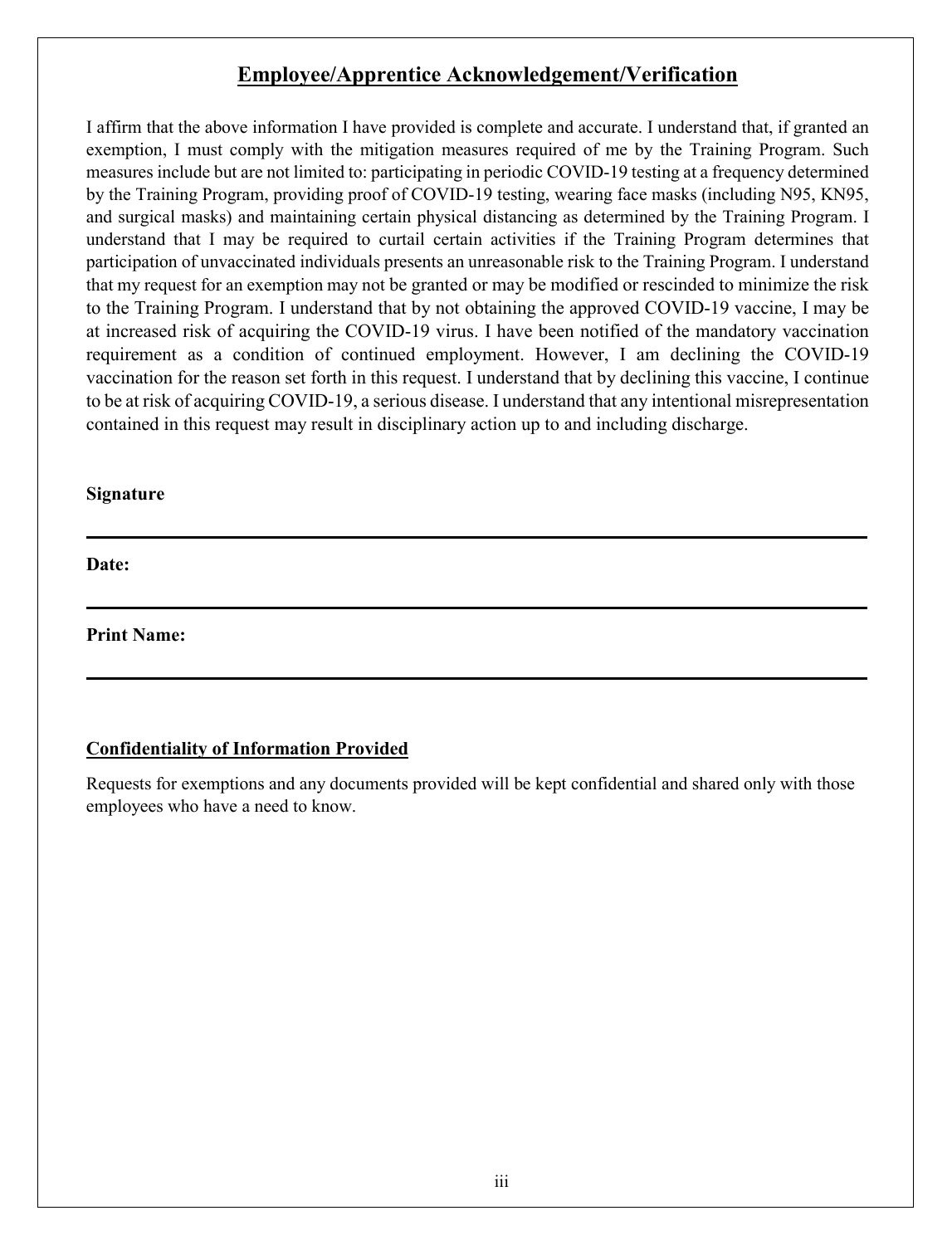# REQUEST FOR **MEDICAL EXEMPTION** FROM COVID-19 VACCINATION

If you have an allergy to the COVID-19 vaccine or a specific, documented medical condition that precludes receiving the COVID-19 vaccine and you seek a medical exemption from the COVID-19 vaccination requirement, please consult with your physician and provide the following information.

## **Please print the following information:**

| Name: Name and the set of the set of the set of the set of the set of the set of the set of the set of the set of the set of the set of the set of the set of the set of the set of the set of the set of the set of the set o |
|--------------------------------------------------------------------------------------------------------------------------------------------------------------------------------------------------------------------------------|
| Physician Name: The Contract of the Contract of the Contract of the Contract of the Contract of the Contract of the Contract of the Contract of the Contract of the Contract of the Contract of the Contract of the Contract o |
|                                                                                                                                                                                                                                |
| Physician Address: Universe of the Address of the Address of the Address of the Address of the Address of the Address of the Address of the Address of the Address of the Address of the Address of the Address of the Address |

# **Dear Physician**:

The Training Program requires COVID-19 vaccinations for all employees and trainees who are working on site at any of the Training Program's facilities. A medical exemption from COVID-19 vaccination is allowed for certain recognized contraindications (https:/[/www.cdc.gov/vaccines/covid-](http://www.cdc.gov/vaccines/covid-19/info-by-)[19/info-by-](http://www.cdc.gov/vaccines/covid-19/info-by-) product/clinicalconsiderations.html).

Please complete the form below. Thank you.

The above person should not be immunized for COVID-19 for the following reasons (Please check all that apply):

- $\Box$  Severe allergic reaction (e.g., anaphylaxis) after a previous dose or to a component of the COVID-19 vaccine
- $\Box$  Immediate allergic reaction of any severity to a previous dose or known (diagnosed) allergy to a component of the vaccine

For vaccine ingredients see: [https://www.cdc.gov/vaccines/covid-19/clinical](https://www.cdc.gov/vaccines/covid-19/clinical-considerations/index.html)[considerations/index.html](https://www.cdc.gov/vaccines/covid-19/clinical-considerations/index.html)

Which ingredient caused an allergic reaction?

What was the reaction?

Which brand of the COVID-19 vaccine is contraindicated and why?

How long will the medical contraindication last?

\*\*\*\*\*Please provide any medical records that document the date of the prior vaccine and the reaction thereto.

\_\_\_\_\_\_\_\_\_\_\_\_\_\_\_\_\_\_\_\_\_\_\_\_\_\_\_\_\_\_\_\_\_\_\_\_\_\_\_\_\_\_\_\_\_\_\_\_\_\_\_\_\_\_\_\_\_\_\_\_\_\_\_\_\_\_\_\_\_\_\_\_\_\_\_\_\_\_\_\_\_\_\_\_

 $\_$  ,  $\_$  ,  $\_$  ,  $\_$  ,  $\_$  ,  $\_$  ,  $\_$  ,  $\_$  ,  $\_$  ,  $\_$  ,  $\_$  ,  $\_$  ,  $\_$  ,  $\_$  ,  $\_$  ,  $\_$  ,  $\_$  ,  $\_$  ,  $\_$  ,  $\_$  ,  $\_$  ,  $\_$  ,  $\_$  ,  $\_$  ,  $\_$  ,  $\_$  ,  $\_$  ,  $\_$  ,  $\_$  ,  $\_$  ,  $\_$  ,  $\_$  ,  $\_$  ,  $\_$  ,  $\_$  ,  $\_$  ,  $\_$  ,